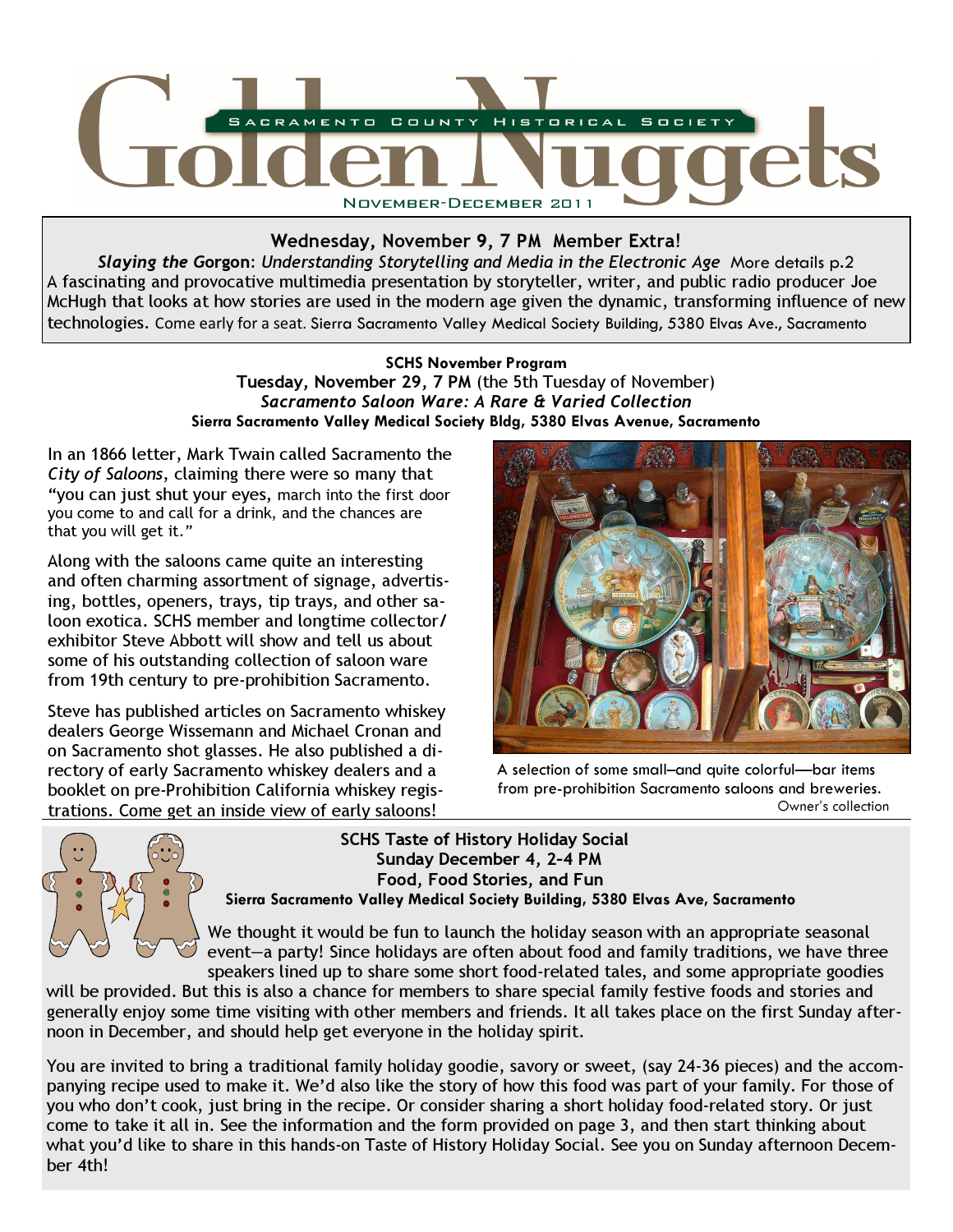#### More on Joe McHugh & the Gorgon

People have told stories since earliest times to entertain, inform, and pass on cultural values. They have also used stories to persuade. Corporations use stories to sell products and gain competitive advantages. Political parties use stories to elect candidates and garner support for policies. Military leaders use stories to inspire courage and foster unit cohesion. Social activists, educators, environmentalists, economists, religious leaders, and a host of others use stories to promote their views and agendas. Slaying the Gorgon will explore what the myth of Perseus and Medusa tells us about how today's "industrialized storytelling" shapes how we think.

Joe McHugh may be best known as the founder of the American Family Stories Project, which began with McHugh traveling around the country recording people telling their family stories. These stories were later featured on a radio series called The Telling Takes Us Home that ran on many public radio stations and on the international English-language service of Voice of America.

McHugh served as the founding director of the Youth Museum of Southern West Virginia where he also hosted a weekly segment on Appalachian folkways for West Virginia Public Television. He has been a consultant for numerous non-profit organizations and government agencies and has served as an artist-in-residence for the National Endowment for the Arts, the West Virginia Department of Culture and History, the Pennsylvania Arts Commission, and the Pennsylvania Department of Education.

In 1988 he moved to northern California where he and his wife Paula designed an innovative summer camp program for young people called Camp ImaginAction. They went on to found the Raven Radio Theater which explored the creative use of radio dramas with young people and organizations. In 1992, the Raven Radio Theater was awarded a major grant by the Office of the California Superintendent of Public Instruction to design, produce, and disseminate an innovative tobacco-use prevention radio drama curriculum to fifth grade students throughout California.

Joe McHugh has presented at conferences, colleges, libraries, museums, and festivals throughout the United States, Scotland, Ireland, and England. He has published two collections of folktales and humor and an illustrated children's book about the early days of aviation. His most recent book is a novel entitled Kilowatt, a modern-day fable about the energy industry, public radio, and the nature of time. He lives with his family in Olympia, Washington.

#### On-Demand Publishing Is Here Contributed by Maryellen Burns

The Sacramento Public Library has jumped into the world of print-on-demand publishing. Thanks to the generous support of the Institute of Museum and Library Services and the California State Library the Central Library now has an Espresso Book Machine, a completely contained book-publisher that can print anything—from a 40-page book on John Sutter to an 800-page history of Sacramento County, and many other stories that should be shared. Housed at the Sacramento Public Library, 828 I St., the machine will—within minutes—automatically print, bind and trim a bookstore quality paperbound book, with 4-color covers and black and white interior pages.

It is available to anyone in the community who wants to publish a life story, produce a community cookbook, design a how-to manual on urban gardening, or some other literary work. In addition, a database of 3,000,000 books, many out of print and hard to find, can be printed on demand. Prices are very affordable.

The Espresso Book Machine is part of I Street Community Press and Writing Center. In time, I Street will offer classes on writing, editing, and revision; design basics, book marketing and distribution; plus, series and one-day workshops on historic research, community history, food writing, memoir, short stories, poetry and novels.

Free I Street: Info Sessions classes will be held Tuesday, November 8, and Tuesday, December 6, at 6:30 pm, or Saturday, December 17 at 10:15 am at the 8298 I St. location. To register for either of the three classes call Manya Shorr, at 916-264-2777 or email istreet@saclibrary.org.

### **SACRAMENTO COUNTY HISTORICAL SOCIETY**

### 2010-2011 Board of Directors

President: Patricia Turse Vice President: William Burg Corresponding Secretary: Illa Collin Treasurer: Dan Winkelman History Consortium: Dr. Bob LaPerrière

#### Members-at-Large

 Maryellen Burns-Dabaghian, Clare Ellis, Tom Herzog, Greg Voelm, Greg Wellman, and Lisa Wire

Membership: Jenan Saunders

#### GOLDEN NUGGETS

Published at least bimonthly, September to June Editorial & Layout: William Burg, Patricia Turse Email: info@sachistoricalsociety.org

 $\overline{a}$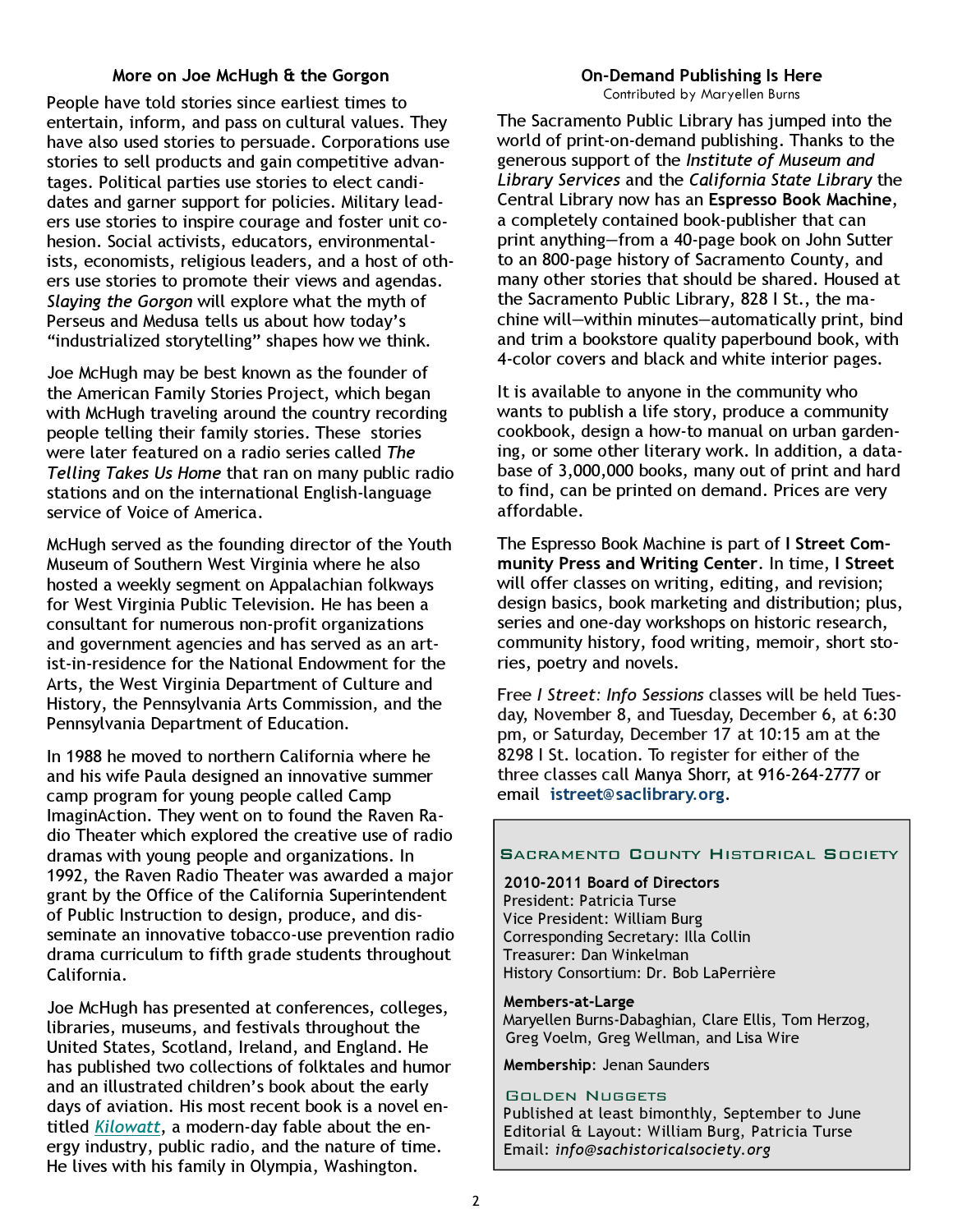# A Hands-On Taste of History Holiday Social, continued

By Maryellen Burns and Pat Turse

We all have stories about our favorite holiday traditions—memories of sitting down to the annual Christmas Eve Feast, then watching It's a Wonderful Life before reading The Night Before Christmas together and heading off to bed. Or holiday nightmares—Aunt Bette's insistence on making faux Turkey Tofu, or the time you were asked to bring potato latkes to a Hanukkah dinner and you brought brussell sprouts with bacon instead.

Come and share your favorite holiday culinary tradition, where that tradition came from, and a family recipe handed down over generations. You may bring some of your home cooked treats to share, or just the recipe, and perhaps a photo—if you have one—of the person most associated with the food. If humor is more your bent, share the holiday food traditions and recipes you dread. Each story is limited to three minutes. Maryellen Burns will set the tone with stories about holiday meals, and we've invited a number of well-known local food preparers and commentators to join us and share in the telling. We will post more details on our web pages (you can see them at your library) and e-blast the details as we get them firmed up. But Merry Old Santa Claus, 1881 it's your recipes and your stories we want to savor. To get you thinking, we offer a holiday recipe passed down through Sacramento's Breuner family.



wood engraving by T. Nast

From Sally Clifford's 1982 The Sacramento Cookery Book here is The Breuner Holiday Eggnog, contributed by pioneer family member Clara Louisa Schmidt Breuner, and given to the 1982 cookbook by Mrs. Edwin Grebitus, Jr., of Carmichael. This recipe yields about 5 quarts. Due to the large quantity, mix the eggnog in two separate batches, using half the ingredients each time, as described below.

> 12 ranch eggs, separated 1 pint brandy 2 cups sugar 2 quarts half-and-half 1 pint rum

1 pint whisky 1 quart high-quality vanilla ice cream

In a large bowl of an electric mixer beat 6 egg whites until foamy, gradually adding 1/2 c. sugar. Beat until stiff and set aside. In another bowl, beat 6 egg yolks with 1/2 cup sugar until light and fluffy; then slowly add 1 cup of each liquor. In a second large bowl, combine the yolk and egg white mixtures and one quart of half and half. Pour into a punch bowl. Repeat the entire procedure with the rest of ingredients. Last, place the brick of ice cream in the punch bowl. After it melts, bottle and store the eggnog for at least five days for best results.

Maybe some Breuner descendants out there might like to prepare it for the party? If so, we'd best serve it in very small cups! Seriously, it will help our planning if you leave a message at 916-443-6265 telling us what you are planning to bring. We need to know by November 28. Below is a short outline to help you write your recipe, which we'll try to scan and make available electronically for people to print copies. Questions: 443-6265.

> Recipe Title, Submitted by: [your name, where you cook and serve this dish] Serves how many

History: where did this come from-and when? from whom -recipe originator; relation to you? What story or stories come with it?

List of ingredients, in order of use – Please use Tsp, Tb, c., Pt., Qt. or write out amounts.

Preparation (Please be clear: 1 cup cooked brown rice or 1 cup [raw] brown rice, cooked as directed)

Cooking instructions

Serving/Storing/Other